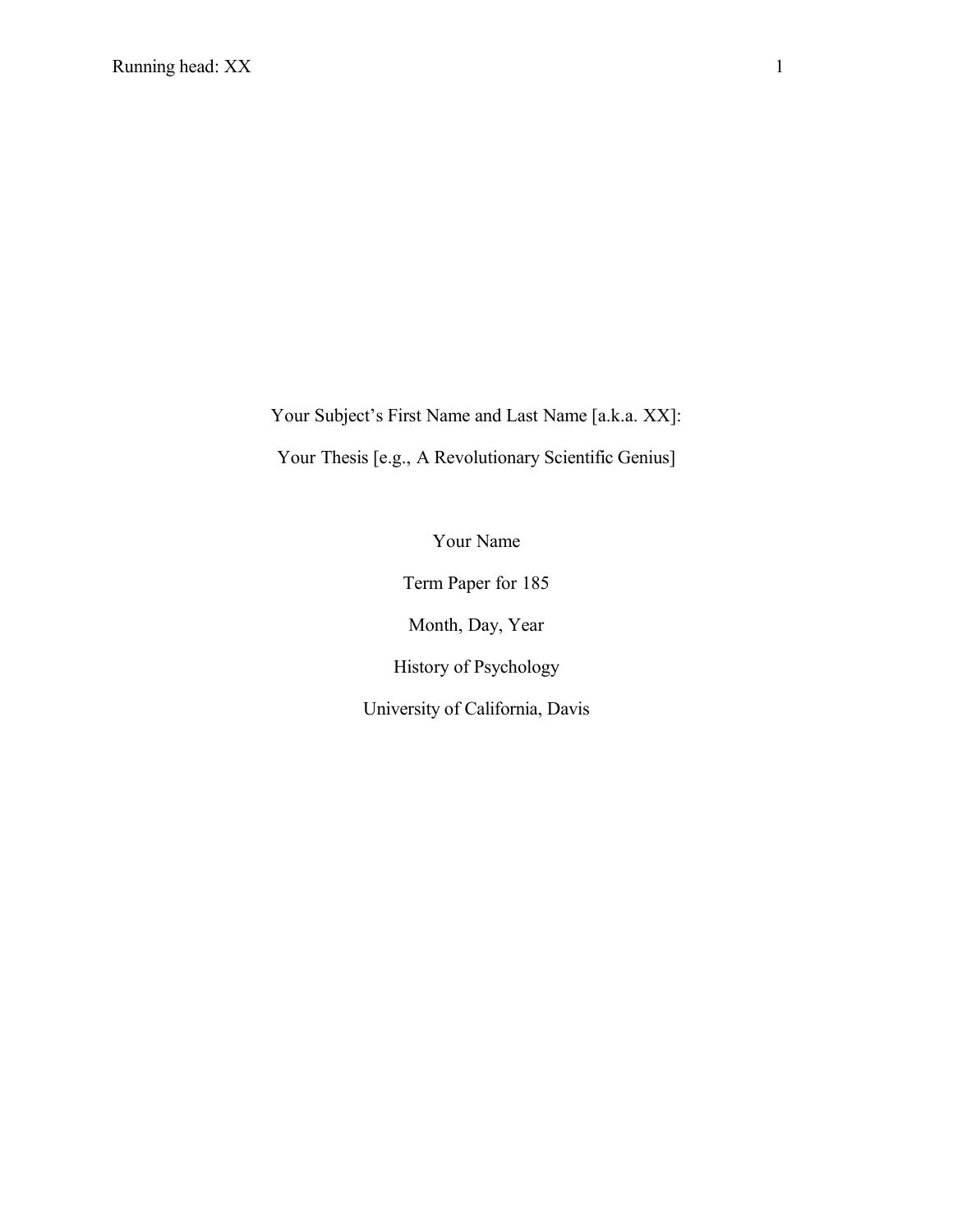In this paper I will defend the thesis that  $XX$  [= this paper's subject] was a revolutionary scientific genius. This conclusion is based on comparing the biographical information obtained in Smith (2005) and XX (2006) with the profile of the revolutionary scientific genius presented in our history of psychology lectures and in Simonton (2004). Although in certain ways XX does not fit the profile, I argue that she is better characterized as a revolutionary scientific genius than any other alternative designation (with an exception I will leave for the conclusion section). To make my case, I examine her family environment, educational performance, sociocultural context, personal characteristics, and career development.

#### **Family Environment**

Unlike most eminent scientists, XX was not born in a professional home. Instead, she came from a working-class family, her father being a high-school drop-out who worked at a factory (Smith, 2005). Only one of her relatives even went to a four-year college, namely her mother's father, who became a school teacher. However, XX's mother did go to a community college when XX was a teenager, earning a nursing degree and making XX aware of the value of education. This exposure was intensified when her parents divorced and her mother remarried a man who was a college graduate and an instructor in high school. Moreover, her family always had lots of books in the home, including a set of encyclopedias. Hence, XX had somewhat more intellectual stimulation available than would be typical for a working-class background. Such stimulation is often associated with creative development, especially in the sciences.

Another important consideration is the fact that XX was the first-born child in the family, with four younger siblings (XX, 2006). First borns are somewhat more likely to become scientists, but not necessarily revolutionary scientists. Yet she also experienced a number of traumatic events in childhood and adolescence that might make her early development more consistent with the experiences of revolutionary scientists and even creative artists. For instance, her parents' divorce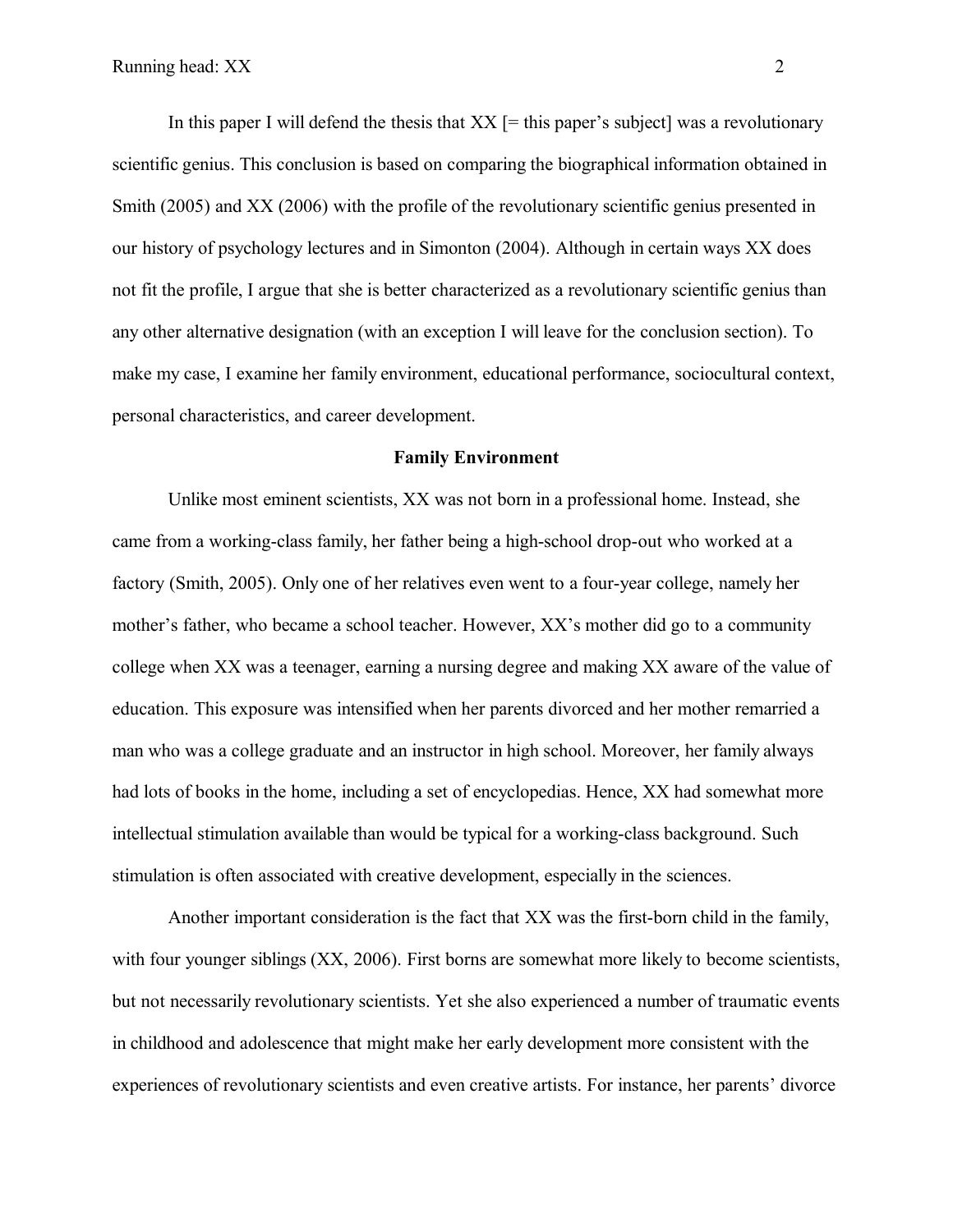had a powerful impact on both her and her siblings. This might be considered a form of parental loss that is often found in the lives of geniuses, particularly in revolutionary scientists and artistic creators. Another source of trauma was the fact that the family sometimes experienced economic ups and downs. At times food was scarce and clothing too well worn. In addition, the home environment was sometimes physically and psychologically abusive, a condition aggravated by parental alcoholism.

The latter was not the only example of psychopathology in XX's family. Her mother had two siblings who had serious psychological problems, including schizophrenia. One of XX's own siblings was a paranoid psychotic who once attempted suicide, another was a depressive alcoholic, a third had a serious eating disorder, and a fourth had difficulties holding down a regular job. XX's own son suffered from depression so severe that he was once put on a 72-hour suicide watch. Interestingly, XX's paternal grandfather had abandoned his family when XX's father was very young, another potential indicator of mental illness in the family. The fact that this grandfather made up grandiose stories about his grandchildren is also somewhat indicative. For example, although XX never served in the military, her grandfather claimed that she served with distinction in the Vietnam War (Smith, 2005). In any case, these connections are consistent with the findings that geniuses – especially artistic geniuses – are most likely to come from family lines with higher than average rates of psychopathology.

XX's family was distinctive in one final way: Her parents were both born from different parts of the country, and came from different ethnic and religious backgrounds (XX, 2006). This kind of heterogeneous background is often associated with artistic creators.

On the basis of this family information alone, it is difficult to figure out where XX fits. But the weight of the evidence may favor her being either a revolutionary scientist or an artist.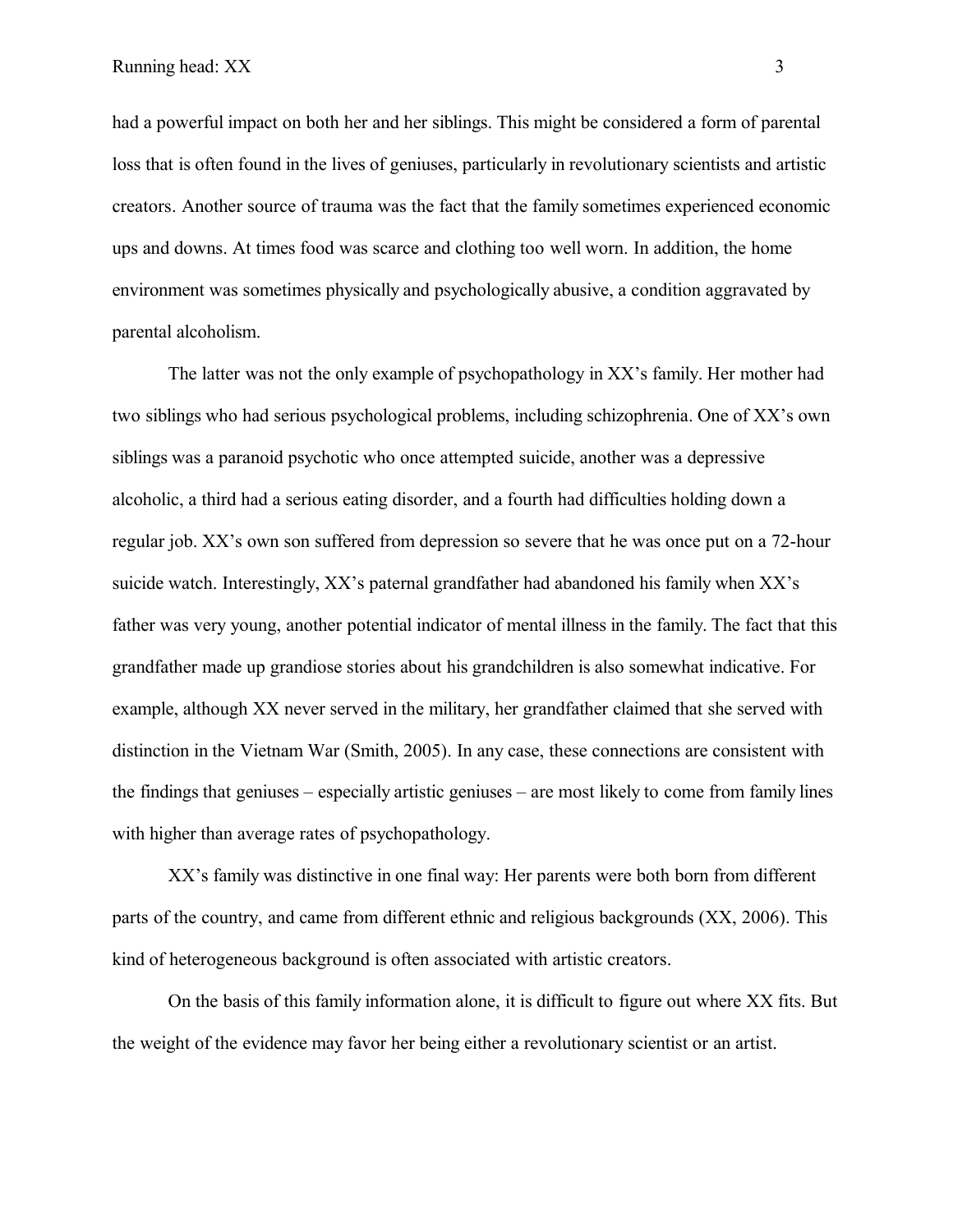### **Educational Performance**

From the standpoint of education, XX at first seemed to be following the path of an artistic creator, for her performance in elementary school was often very uneven (Smith, 2005). Sometimes she would get top grades, and sometimes very mediocre grades. The fact is that she hated school, and only did well in those subjects that could excite her enthusiasm. Yet early in junior high school she realized the importance of getting a better education. She was convinced that she did not want to stay in the working class, trying to make a living at a low-paying job. So she began to work hard, and was soon earning the highest grades, receiving special honors in science and social studies as well as delivering a graduation address. Except for a temporary slump precipitated by her parents' divorce, XX continued to do well in high school, graduating second in her class and receiving special honors in science, social studies, and English. Clearly she was now following the academic track expected of eminent scientists.

This scholastic performance in high school earned her a scholarship that guaranteed her four full years of support. She used this "free ride" to attend a high-quality liberal arts college, where she began with a major in chemistry. Although she did reasonably well in her science and math classes, she had a "crystallizing experience" when she took an introductory psychology course as an elective, and soon after she changed majors (XX, 2006). Once she decided to become a psychology major she began to earn straight A's. She eventually graduated *magna cum laude* (high honors) and had been elected member of Phi Beta Kappa, the national honorary society that dates back to 1776. Hence, when she applied to graduate school she got accepted to two of the most prestigious programs in the country – Stanford and Harvard – and won two fellowships that would pay for her tuition and expenses for four full years. One of the fellowships was from the National Science Foundation, an award that recognizes promise in future scientists.

XX decided to go to Harvard, but at first did not do as well as she had hoped (XX,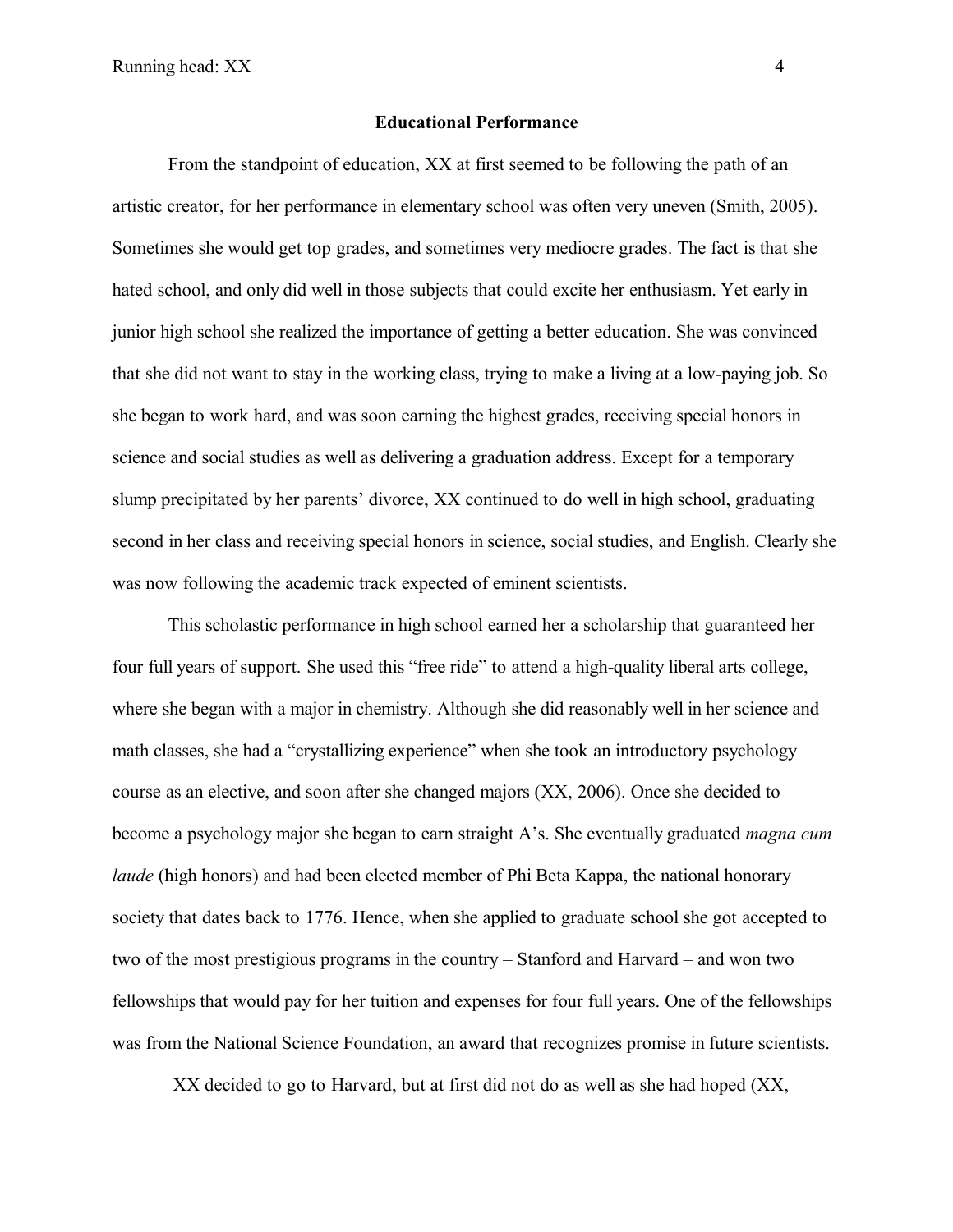2006). Nonetheless, in her second year she passed her qualifying examinations "with Distinction" (the best performance in her class). She then got quickly started on her dissertation work, submitting her completed thesis in her fourth year of graduate school, when she was just 26 years old. The average age for earning a PhD in psychology is in the early 30s, and eminent psychologists tend to earn their PhDs when they are in the mid-20s. So overall her academic record appears to fit what is expected of an eminent scientist. It is certainly not the record that would be anticipated from a creative artist. In fact, it seems more like what we would see in a normal or mainstream scientist, in contrast to my thesis that XX was a revolutionary. The only educational fact that might support that belief was that she did not consistently get straight-A's, often becoming a B student when she entered an educational institution for the first time.

## **Sociocultural Context**

Because XX was born so recently, and hence so close to my own time, it is hard to assess the extent to which she was the product of her times. After all, her zeitgeist is not that different than mine. She grew up in the same country as I did and is still living in the same century, even though she is obviously much older. Even so, I think there may be two points that can be made regarding how the zeitgeist might have influenced her creativity.

First, XX was a teenager in the United States in the 1960s, the period of the Civil Rights Movement, the Counter Culture, and demonstrations against the Vietnam War (XX, 2006). Research shows that civil disturbances can often promote more dissenting views in young developing talents. It is possible that these early experiences reinforced her tendency to challenge authority, an inclination that got her in trouble in with her teachers, especially in graduate school where she came close to being kicked out of the program.

Second, and more important, XX was truly fortunate regarding the period in which she launched her career. The conditions seemed to be especially supportive of scientific research. For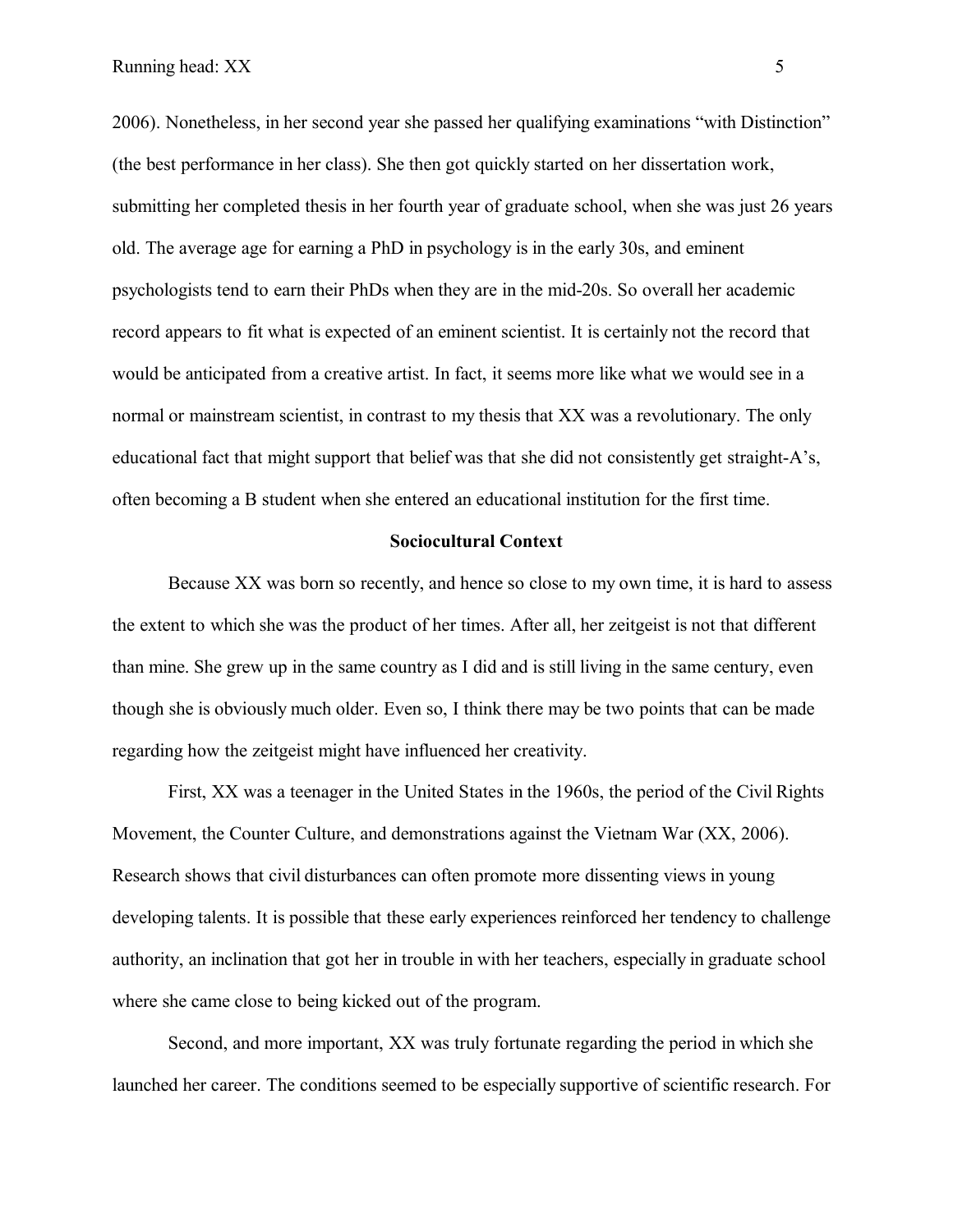instance, she did not have to live under long-term and intense wartime conditions – circumstances that often inhibit creativity in a society. The timing was almost perfect. The Vietnam War ended shortly before she finished graduate school, and all of the wars since then have been relatively minor and brief, placing very few stresses on scientific inquiry, including hers (Smith, 2005).

#### **Personal Characteristics**

In many respects XX has the cognitive and dispositional traits associated with genius. She certainly has a high IQ. She was once a member of Mensa, the high-IQ society, and she herself once reported that her IQ is about 145 (XX, 2006). In fact, on the basis of tests taken in junior high school, she was immediately switched from the regular classes taken by working-class students to college-preparation courses taken by the children of middle-class and professional families. Later she also scored very high on both the Scholastic Achievement Tests (SAT) and the Graduate Record Exam (GRE). Hence, XX would qualify as a genius according to the psychometric or IQ definition.

Supporting this conclusion is the fact that XX was also a precocious child (Smith, 2005). She began reading the family encyclopedia early in elementary school, and by the end of elementary school had already begun writing two books, one on chemistry and the other on taxonomy. She had a chemistry laboratory in her bedroom where she would conduct original experiments. She would go on personal expeditions to collect zoological specimens, including live animals to put in terrariums and aquariums that she also had in her room. She also showed unusual interest in mechanics and electronics, inventing various kinds of gadgets. When she entered junior high school she was watching television programs on physics and chemistry that could be taken for college credit. Furthermore, in her early teens her potential was recognized when she was selected for a special metropolitan summer program for scientific talent.

Yet it is also clear that her interests and abilities were not confined to the sciences. She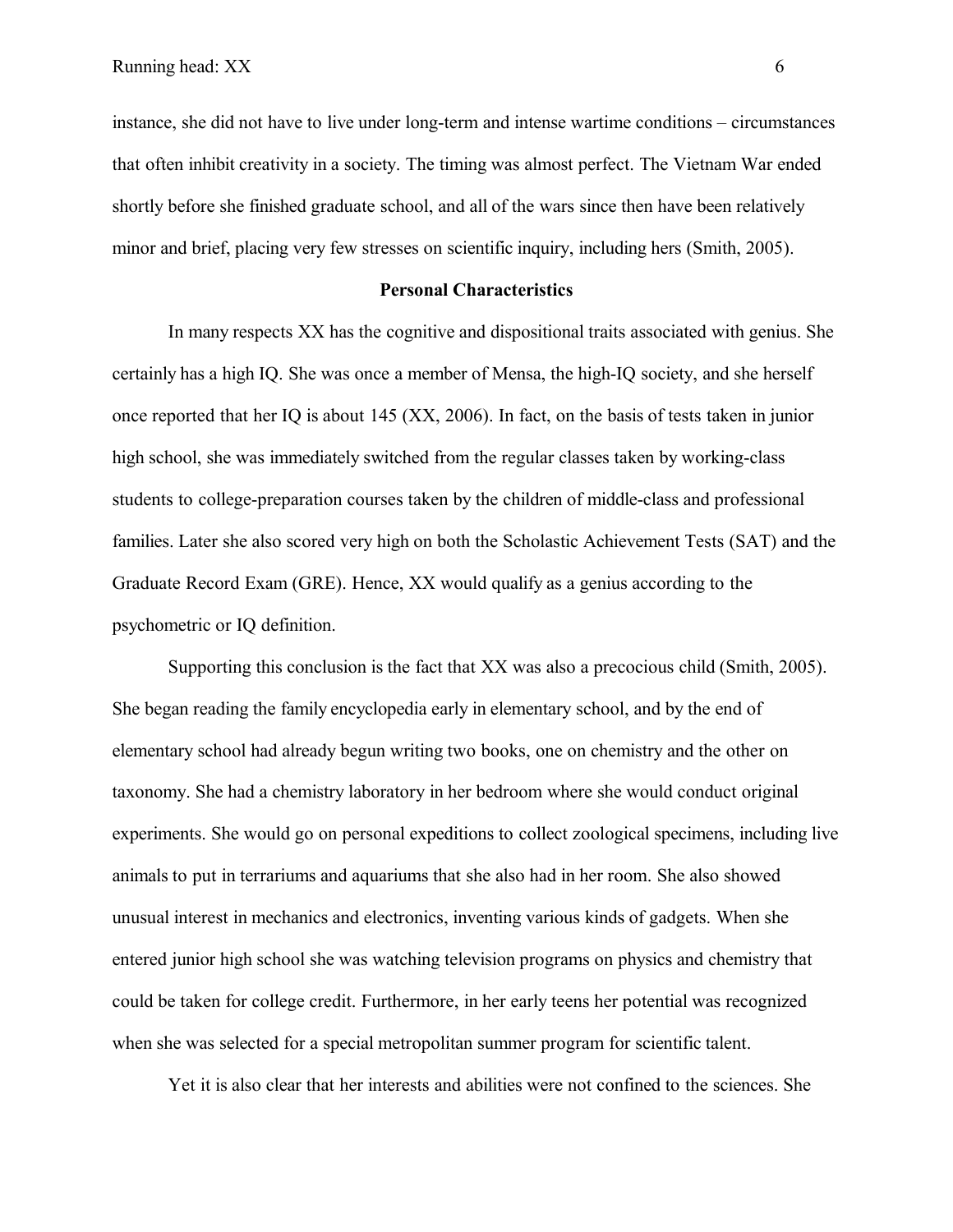was an avid reader of all kinds of books besides science, including history, literature, and art. She also wrote poetry and created art in various media. One of her pastel drawings ended up decorating the Principal's office at her high school (Smith, 2005). She acted in several school plays, including one lead role, and she even participated in extramural sports, student government, and community service. But perhaps the best manifestation of her breadth of interests was her involvement in the knowledge-bowl team which competed with other high schools (XX, 2006). The competition involves answering questions like those in Jeopardy, Trivial Pursuit, and Who Wants to Be a Millionaire. Hence, these questions cover a tremendous array of subjects and require encyclopedic knowledge. Taken together, XX's versatility and wide interests suggest the kind of intellect that associated with genius. Moreover, such breadth tends to correlate with the openness to experience so characteristic of artistic creators and, to a lesser extent, revolutionary scientists. As additional evidence for this openness is the fact that XX has shown a considerable interest in travel. For example, while still in her teens she has hitchhiked around the United States and has toured Europe by bicycle. She also loves to go to museums of all kinds, but especially those featuring painting and sculpture from all times and places.

Because XX is still alive, I tried to obtain information that was not available in the biographical sources. In particular, I wanted to find any evidence for a mild degree of psychopathology. Mental illness is somewhat more prominent among geniuses, particularly those in the arts, so this fact could provide some clue about her placement. Unfortunately, she never responded to my email inquiry about this subject. Perhaps she considered the question too personal, or else she was too busy to answer my message. Hence, I can only speculate on what would be her most likely response. On the one hand, given that she came from a family with a high level of psychopathology, it would be surprising if she did not exhibit at least a few symptoms of depression, alcoholism, or psychosis. On the other hand, to the extent that she can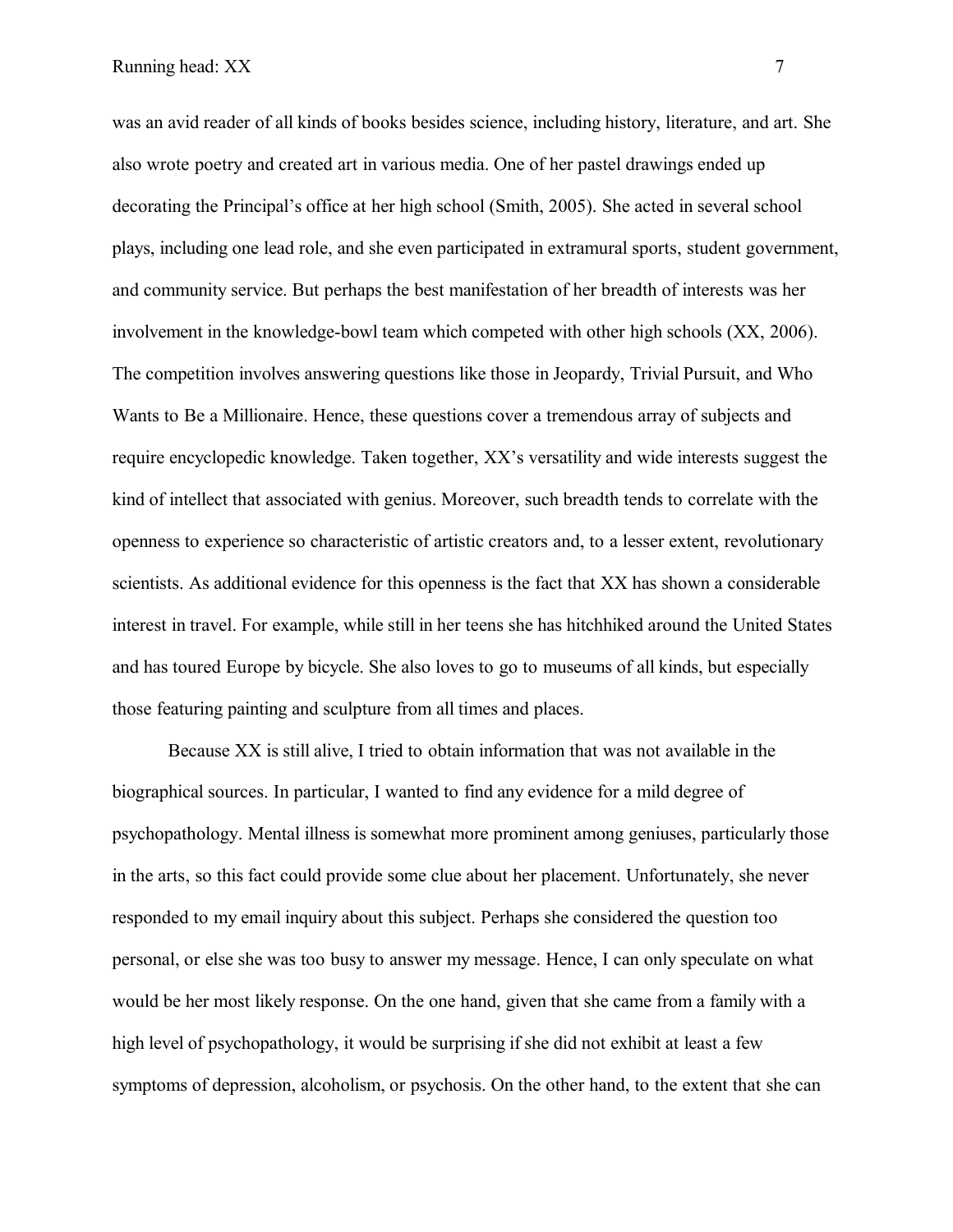be considered a scientist, any such symptoms would have to be rather mild. Naturally, if she were a revolutionary scientist her symptoms might be more similar to those of artistic creators.

To summarize, XX's intelligence is clearly at what can be considered the genius level. Her personality traits seem to place her somewhere between a creative artist and a scientific revolutionary. These inferences are consistent with the paper's thesis.

#### **Career Development**

In some ways, XX's professional life followed the pattern that we would expect to see in an eminent scientist. To begin with, she is a consistently productive researcher. She first started publishing in scientific journals when she was 26 (XX, 2006). Most scientific geniuses begin professional publication some time in their mid-20s. Moreover, she has been extremely prolific. At present she has over 300 publications, including several books and about 100 articles appearing in the leading refereed journals in her field (Smith, 2005). She averages about 10 publications a year, and in some years has published almost twice that number. This output rate places her among the most productive psychologists of her generation. Although she is now past the peak of her career, her output has diminished only slightly from her career maximum, which occurred in her late 40s and early 50s. High-impact scientists tend to continue producing late in life, and she is no exception. Moreover, despite the fact that empirical research shows that a very large proportion of scientific publications are never cited at all, XX's work averages more than 100 citations per year, or over 10 citations per publication – and her most influential publications have been cited more than 200 times in the professional literature (Smith, 2005). So her research can certainly be considered influential or high impact, as predicted by the paper's thesis.

Furthermore, her contributions have been recognized with honors from several national and international scientific societies. These honors include "best-book" and "best-article" awards as well as special awards for lifetime career achievements. She has been elected Fellow of several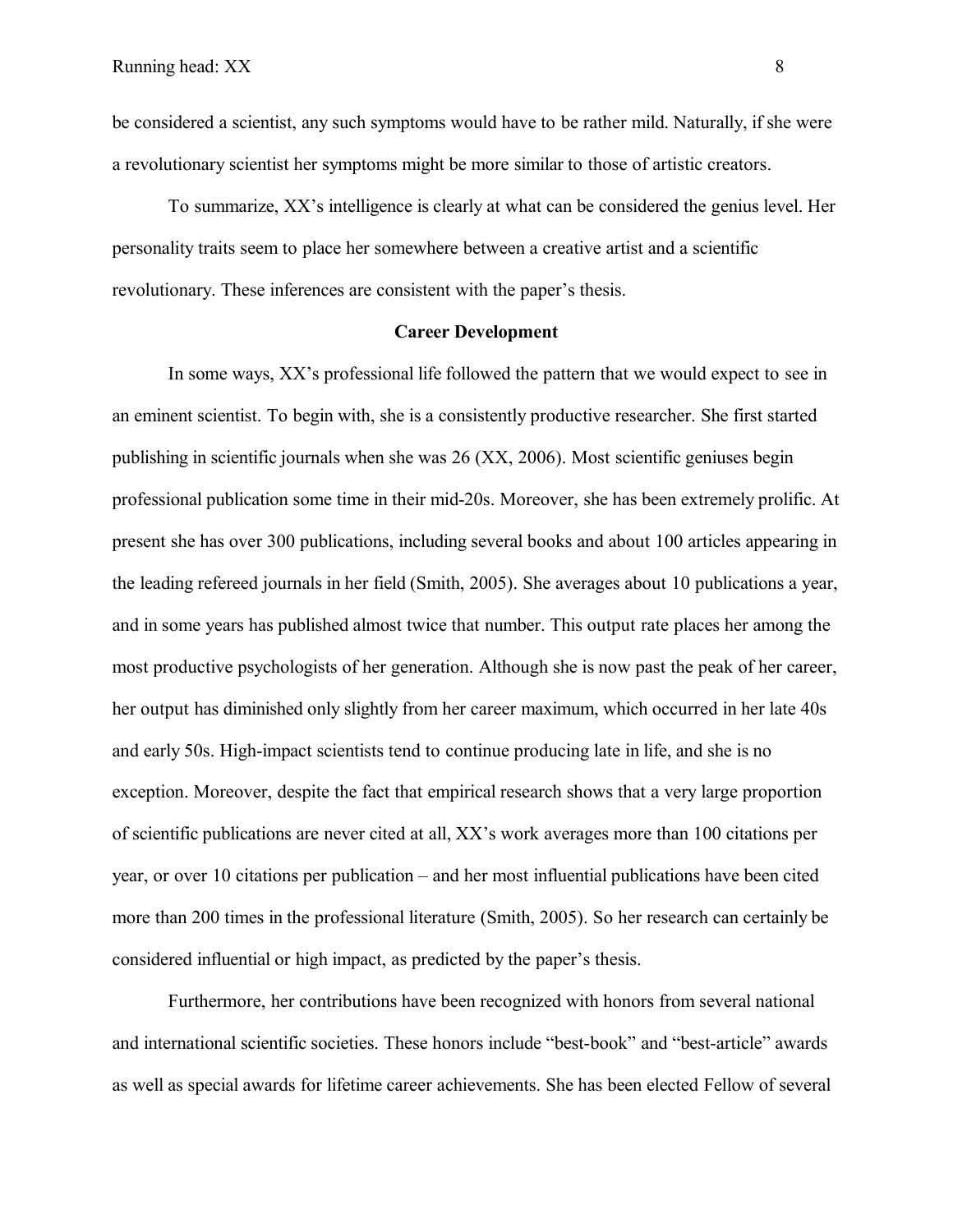professional organizations, including the American Psychological Association, the Association for Psychological Science, and the American Association for the Advancement of Science. In addition, she has served as editor of the major journal in her field and serves on the editorial boards of several other important journals, and she has given important talks before numerous professional societies and research universities located throughout the world. She has also served as the president of both national and international scientific associations. Because of these scholarly accomplishments, she advanced quickly up the academic ladder at a major research university, becoming full professor at age 37 (XX, 2006). This age is somewhat younger than average and thus is characteristic of an exceptional scientist. Besides all of these indicators, she recently was promoted to a "distinguished professor" title, the highest level that she can obtain at her university. Professors can only attain this title if they exhibit a strong and broad international reputation in their specialty area. In other words, they must be highly eminent.

Nevertheless, in some other ways XX does not fit the pattern expected of a scientific genius. She has never succeeded in winning big grants to support her research. As a partial consequence, she has not attracted many graduate students, and very few of these have actually pursued research in her line of work. In fact, at present none of the graduate students who she directly supervised has attained positions at major research universities. In contrast, great scientists, especially those doing mainstream science, tend to have lots of graduate students who extend their teachers' ideas. Nonetheless, because she still has about 10 years or so remaining before she retires, it remains possible that she will still mentor an outstanding graduate student who will develop further her theoretical and methodological innovations. In addition, it is possible that because her contributions are more revolutionary than normal or mainstream, it may take some time before her impact reaches the maximum possible level. However, it is also conceivable that she has not been as successful as a mentor of graduate students because she devotes much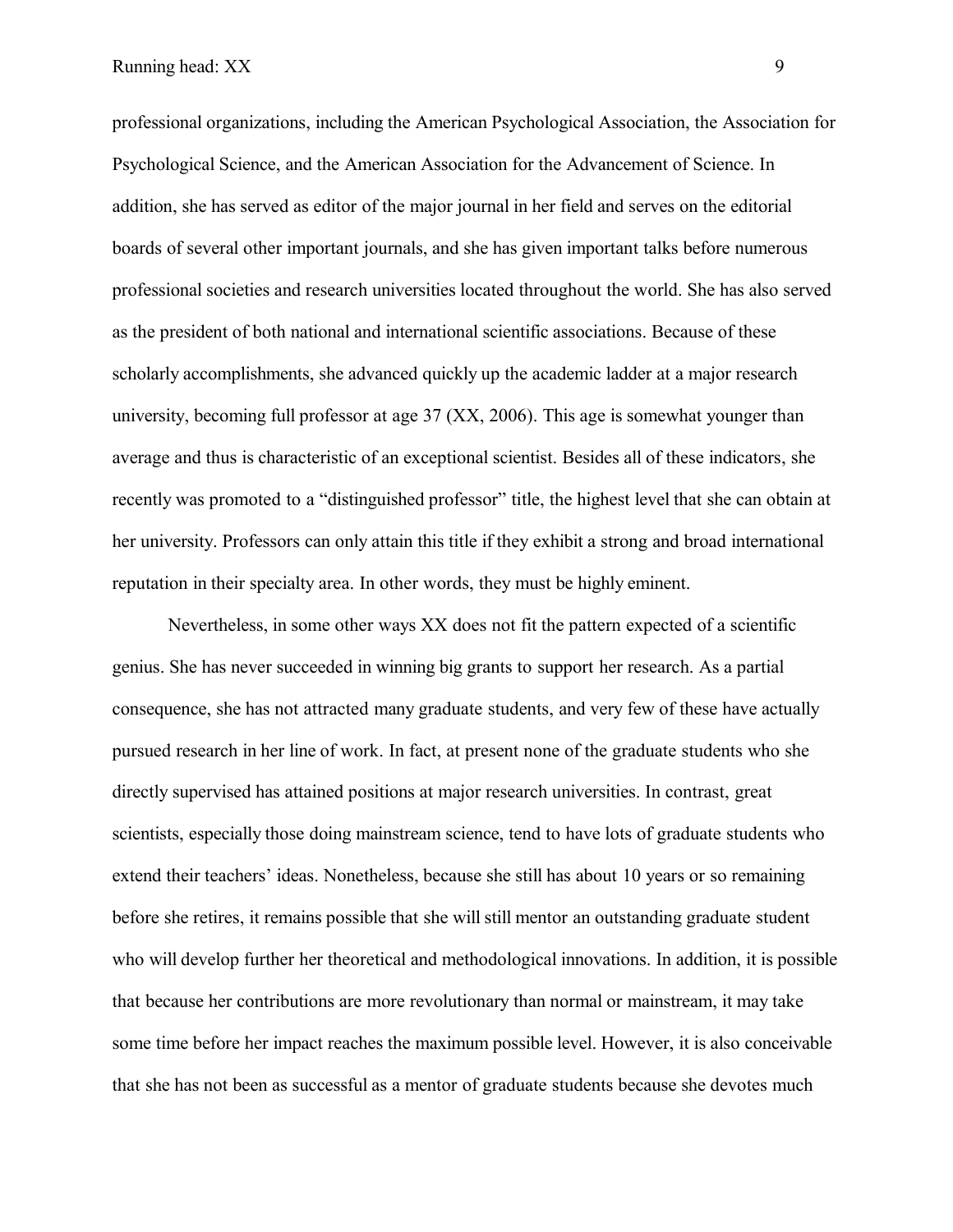more attention than usual to her undergraduates. Besides teaching several highly popular undergraduate courses – she has won all of her university's awards for outstanding undergraduate instruction – XX has recruited hundreds of undergraduates to serve as research assistants. Indeed, some of her best publications were produced with the collaboration of undergraduates. Still, as she herself once admitted, "My impact on psychology might have been much greater had I involved more graduate students in my research" (XX, 2006, p. 576).

#### **Conclusion**

I have argued that XX's life and work seems to be fit what we would expect if she were (a) a genius, (b) a scientist, and (c) a revolutionary scientist. I made this argument on the basis of what I have presented regarding her home environment, educational performance, sociocultural context, personal characteristics, and career development. To be sure, she did not always fit the expected profile on every criterion. Complicating matters still more is the fact that I was not always able to obtain the information needed to make an assessment. Besides the absence of information about psychopathology mentioned earlier, I could find almost nothing regarding XX's thought processes in either the biography or the autobiography. The closest I came was a brief comment she once made about her work habits: "I often do research on several different topics at once, going back and forth between them according to whatever most strikes my fancy" (Smith, 2005, p. 242). This statement is consistent with findings that "highly creative scientists virtually never work on just one project at a time but rather they tend to pursue several independent inquiries simultaneously" (Simonton, 2005, p. 79). So this still would support my original thesis.

Nevertheless, it may be more reasonable to infer that XX better fits another profile altogether. According to Simonton (2004) the development and disposition of scientists in a nonparadigmatic discipline (like psychology) falls somewhere between the revolutionaries of a paradigmatic discipline (like physics) and artists (especially those who create in formal styles).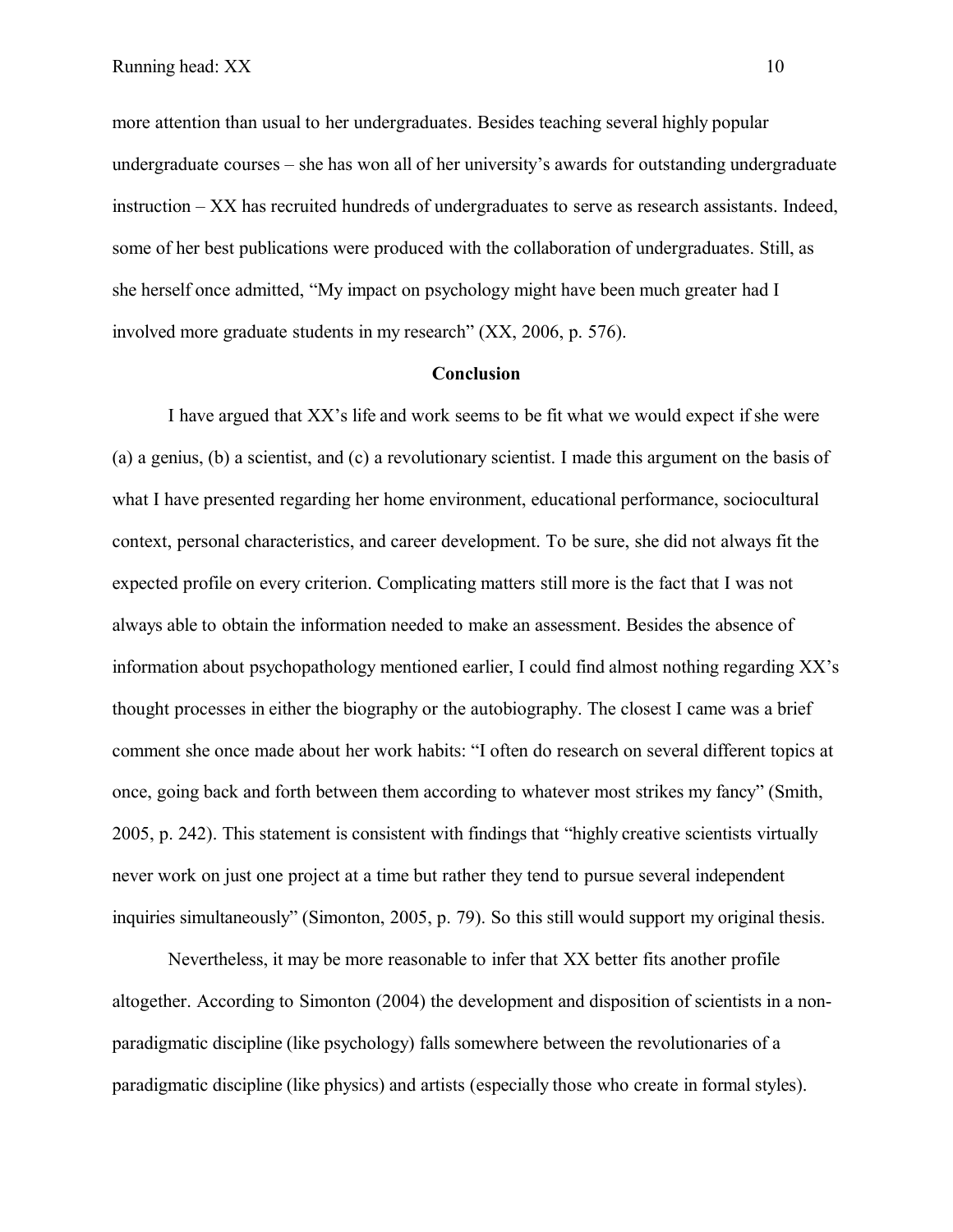Consequently, XX might be better classified as a scientist in a non-paradigmatic discipline. As such, she could no longer be considered a "revolutionary" because there is no paradigm to revolt against or to overthrow. Nor has she ever aimed in her research to have that role, the originality of her thinking notwithstanding. At the same time, it is still necessary to conclude that she is a genius of some kind. This conclusion comes from her high IQ, her childhood precociousness, and her unusually high productivity and impact. If all these points are granted, then it seems that the best inference to make is that XX is an example of a non-paradigmatic scientific genius. In different words, she might be considered to be a genius in the discipline of psychological science. Can psychologists ever hope to become more?